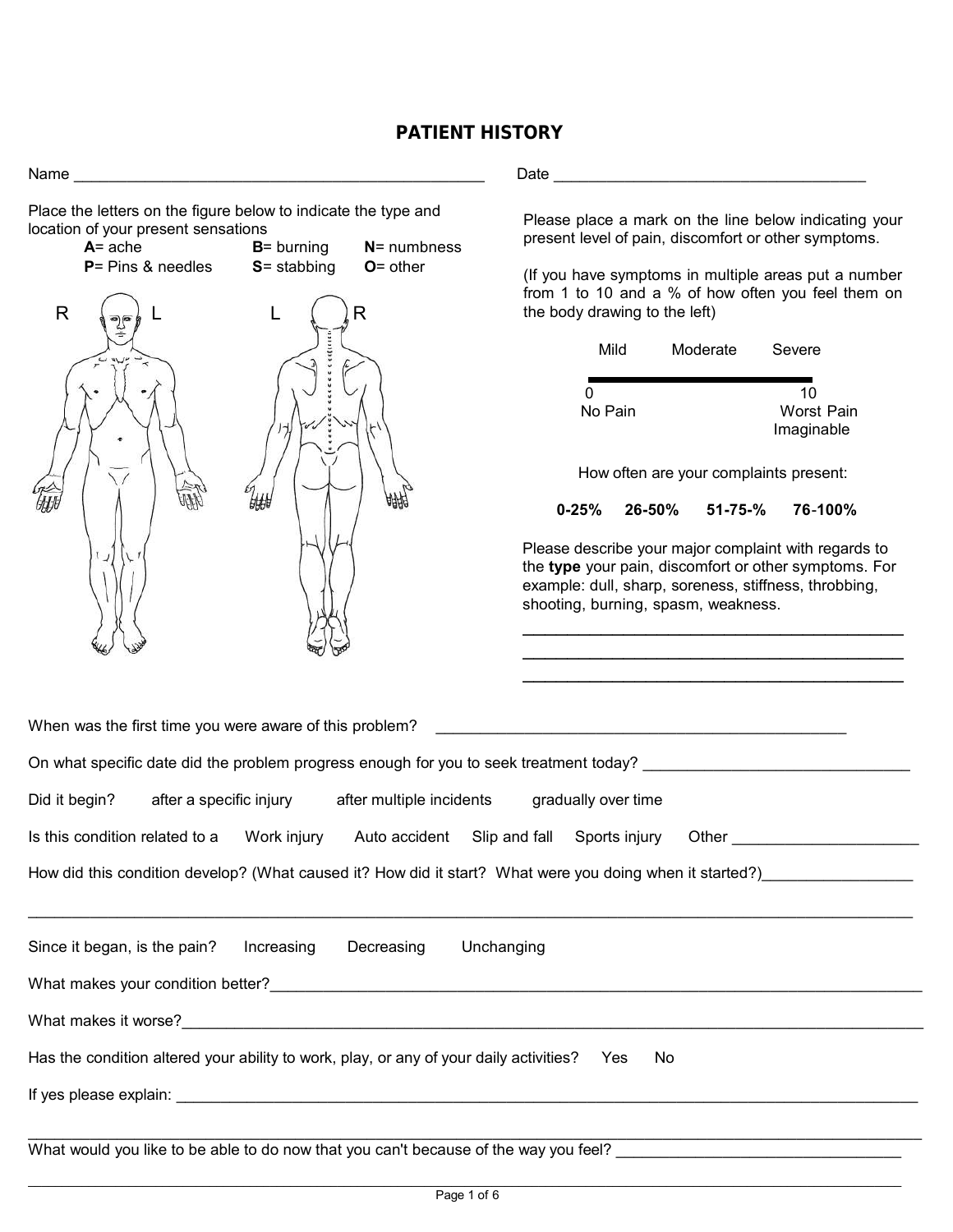#### **PAST HISTORY**

Have you ever had this problem or a similar problem before? Yes No If yes, when and what was the outcome?

| Dates consulted ___________________________________                                                                                                                                                                                                                                                                                                                                                                                                                                                                                                                                                                                                                                                                                                                                                                                                                                                                                                                                                                                                                                                                                                                                                                                                                                                                                                                                                                                                                                                                                                                                                                                                                                                                                                                                                                                                                                                                                                                       |                                                                                                                                                                                                                                                                                                                                                                                                                                                                                                                                                                                                                                    |  |  |  |  |  |  |  |  |
|---------------------------------------------------------------------------------------------------------------------------------------------------------------------------------------------------------------------------------------------------------------------------------------------------------------------------------------------------------------------------------------------------------------------------------------------------------------------------------------------------------------------------------------------------------------------------------------------------------------------------------------------------------------------------------------------------------------------------------------------------------------------------------------------------------------------------------------------------------------------------------------------------------------------------------------------------------------------------------------------------------------------------------------------------------------------------------------------------------------------------------------------------------------------------------------------------------------------------------------------------------------------------------------------------------------------------------------------------------------------------------------------------------------------------------------------------------------------------------------------------------------------------------------------------------------------------------------------------------------------------------------------------------------------------------------------------------------------------------------------------------------------------------------------------------------------------------------------------------------------------------------------------------------------------------------------------------------------------|------------------------------------------------------------------------------------------------------------------------------------------------------------------------------------------------------------------------------------------------------------------------------------------------------------------------------------------------------------------------------------------------------------------------------------------------------------------------------------------------------------------------------------------------------------------------------------------------------------------------------------|--|--|--|--|--|--|--|--|
|                                                                                                                                                                                                                                                                                                                                                                                                                                                                                                                                                                                                                                                                                                                                                                                                                                                                                                                                                                                                                                                                                                                                                                                                                                                                                                                                                                                                                                                                                                                                                                                                                                                                                                                                                                                                                                                                                                                                                                           |                                                                                                                                                                                                                                                                                                                                                                                                                                                                                                                                                                                                                                    |  |  |  |  |  |  |  |  |
| Have you had any previous auto accidents, work or sports injuries? Yes No If yes, please explain                                                                                                                                                                                                                                                                                                                                                                                                                                                                                                                                                                                                                                                                                                                                                                                                                                                                                                                                                                                                                                                                                                                                                                                                                                                                                                                                                                                                                                                                                                                                                                                                                                                                                                                                                                                                                                                                          |                                                                                                                                                                                                                                                                                                                                                                                                                                                                                                                                                                                                                                    |  |  |  |  |  |  |  |  |
| PLEASE CHECK OFF ALL PAST OR PRESENT SYMPTOMS                                                                                                                                                                                                                                                                                                                                                                                                                                                                                                                                                                                                                                                                                                                                                                                                                                                                                                                                                                                                                                                                                                                                                                                                                                                                                                                                                                                                                                                                                                                                                                                                                                                                                                                                                                                                                                                                                                                             |                                                                                                                                                                                                                                                                                                                                                                                                                                                                                                                                                                                                                                    |  |  |  |  |  |  |  |  |
| past present <b>MID-BACK</b><br>past present LOWER BACK<br>past_present <b>HEAD</b><br>[][]Headaches<br>[ ] [ ] Upper back pain<br>[ ] [ ] Lower back pain<br>[ ] [ ] Pain between shoulder [ ] [ ] Buttock pain<br>[ ] [ ] Dizziness<br>[ ] [ ] Rib pain<br>[ ] [ ] Tension<br>[ ] [ ] Muscle spasms<br><b>CHEST</b><br>[ ] [ ] Lower back stiffness<br>[ ] [ ] Fainting<br>[ ] [ ] Tired, Fatigue<br>[ ] [ ] Back feels tired<br>[ ] [ ] Chest pain<br>[ ] [ ] Head feels heavy<br>[ ] [ ] Shortness of breath<br>[ ] [ ] Pain increased by coughing<br>[ ] [ ] Light bothers eyes<br>[ ] [ ] Breast pain<br><b>ABDOMEN</b><br>[ ] [ ] Loss of taste or smell<br><b>HIP,LEG&amp;FOOT</b><br><b>NECK</b><br>$[ ] [ ]$ Hip pain (R-L)<br>[ ] [ ] Heartburn<br>[ ] [ ] Pain in leg (R-L)<br>[ ] [ ] Stomach cramps<br>[ ] [ ] Neck pain<br>[ ] [ ] Nervous stomach<br>[ ] [ ] Neck stiffness<br>$[ ] [ ]$ Knee pain $(R-L)$<br>[ ] [ ] Food allergies _____<br>[ ] [ ] Knee gives way<br>[ ] [ ] Neck spasms<br>[ ] [ ] Popping in neck<br>[ ] [ ] Leg cramps<br>[ ] [ ] Gas<br>[ ] [ ] Shooting pain in leg/foot (R-L)<br>[][]Constipation<br><b>SHOULDER</b><br>[ ] [ ] Diarrhea<br>[ ] [ ] Tingling in leg/foot (R-L)<br>[ ] [ ] Shoulder jt pain (R-L) [ ] [ ] Nausea<br>[ ] [ ] Numbness in leg/foot (R-L)<br>[ ] [ ] Swollen ankles<br>[ ] [ ] Tension in shoulders<br>[ ] [ ] Vomiting<br>[ ] [ ] Blood in stool[ ]<br><b>ARM&amp;HAND</b><br>[ ] Ankle/Foot pain (R-L)<br>[ ] [ ] Hepatitis<br>[ ] [ ] Ankle sprain (R-L)<br>$[ ] [ ]$ Arm pain (R-L)<br><b>FAMILY HISTORY</b><br>MISC.<br>$[ ] [ ]$ Arm numbness $(R-L)$<br>[ ] [ ] Loss of bowel or bladder control [ ] [ ] Gain of weight bs.<br>[ ] [ ] Wrist/hand pain (R-L) [ ] [ ] Cancer<br>[ ] [ ] Loss of memory<br>$[ ] [ ]$ Weak grip $(R-L)$<br>[ ] [ ] Diabetes<br>$[ ] [ ]$ Elbow pain (R-L)<br>[ ] [ ] Fever<br>[ ] [ ] Heart Disease<br>[ ] [ ] Cold hands<br>[ ] [ ] Arthritis<br>[ ] [ ] Cancer | past present WOMEN ONLY<br>[ ] [ ] Menstrual pain<br>[ ] [ ] Cramping<br>[ ] [ ] Irregular cycle<br>[ ] [ ] Birth control _______<br>type<br>[ ] [ ] Hysterectomy<br>[ ] [ ] Caesarean delivery<br><b>MEN ONLY</b><br>[ ] [ ] Urinary frequency<br>[ ] [ ] Difficulty starting urination<br>[ ] [ ] Painful urination<br><b>GENERAL</b><br>[ ] [ ] Nervousness<br>[ ] [ ] Irritable<br>[ ] [ ] Depression<br>[ ] [ ] Fatigue<br>[ ] [ ] Loss of sleep____hrs./night<br>[ ] [ ] Loss of weight<br>lbs.<br>[ ] [ ] Coffee ___ cups/day Tea ___ cups/day<br>[ ] [ ] Alcohol drinks per week<br>[ ] [ ] Pain worse at night or at rest |  |  |  |  |  |  |  |  |
| Are you pregnant? Yes<br>If yes, what is your due date?<br>No.                                                                                                                                                                                                                                                                                                                                                                                                                                                                                                                                                                                                                                                                                                                                                                                                                                                                                                                                                                                                                                                                                                                                                                                                                                                                                                                                                                                                                                                                                                                                                                                                                                                                                                                                                                                                                                                                                                            |                                                                                                                                                                                                                                                                                                                                                                                                                                                                                                                                                                                                                                    |  |  |  |  |  |  |  |  |
| Do you smoke? Yes ___ packs per day No If you quit smoking, when? _________________________________                                                                                                                                                                                                                                                                                                                                                                                                                                                                                                                                                                                                                                                                                                                                                                                                                                                                                                                                                                                                                                                                                                                                                                                                                                                                                                                                                                                                                                                                                                                                                                                                                                                                                                                                                                                                                                                                       |                                                                                                                                                                                                                                                                                                                                                                                                                                                                                                                                                                                                                                    |  |  |  |  |  |  |  |  |
|                                                                                                                                                                                                                                                                                                                                                                                                                                                                                                                                                                                                                                                                                                                                                                                                                                                                                                                                                                                                                                                                                                                                                                                                                                                                                                                                                                                                                                                                                                                                                                                                                                                                                                                                                                                                                                                                                                                                                                           |                                                                                                                                                                                                                                                                                                                                                                                                                                                                                                                                                                                                                                    |  |  |  |  |  |  |  |  |
| Do you take any vitamins or other supplements? Yes No What kind? __________________________________                                                                                                                                                                                                                                                                                                                                                                                                                                                                                                                                                                                                                                                                                                                                                                                                                                                                                                                                                                                                                                                                                                                                                                                                                                                                                                                                                                                                                                                                                                                                                                                                                                                                                                                                                                                                                                                                       |                                                                                                                                                                                                                                                                                                                                                                                                                                                                                                                                                                                                                                    |  |  |  |  |  |  |  |  |
|                                                                                                                                                                                                                                                                                                                                                                                                                                                                                                                                                                                                                                                                                                                                                                                                                                                                                                                                                                                                                                                                                                                                                                                                                                                                                                                                                                                                                                                                                                                                                                                                                                                                                                                                                                                                                                                                                                                                                                           |                                                                                                                                                                                                                                                                                                                                                                                                                                                                                                                                                                                                                                    |  |  |  |  |  |  |  |  |

**Patient's Signature Date** 

 **\_\_\_\_\_\_\_\_\_\_\_\_\_\_\_\_\_\_\_\_\_\_\_\_\_\_\_\_\_\_\_\_\_\_\_\_\_\_\_ \_\_\_\_\_\_\_\_\_\_\_\_\_\_\_\_\_\_\_\_\_\_\_\_\_**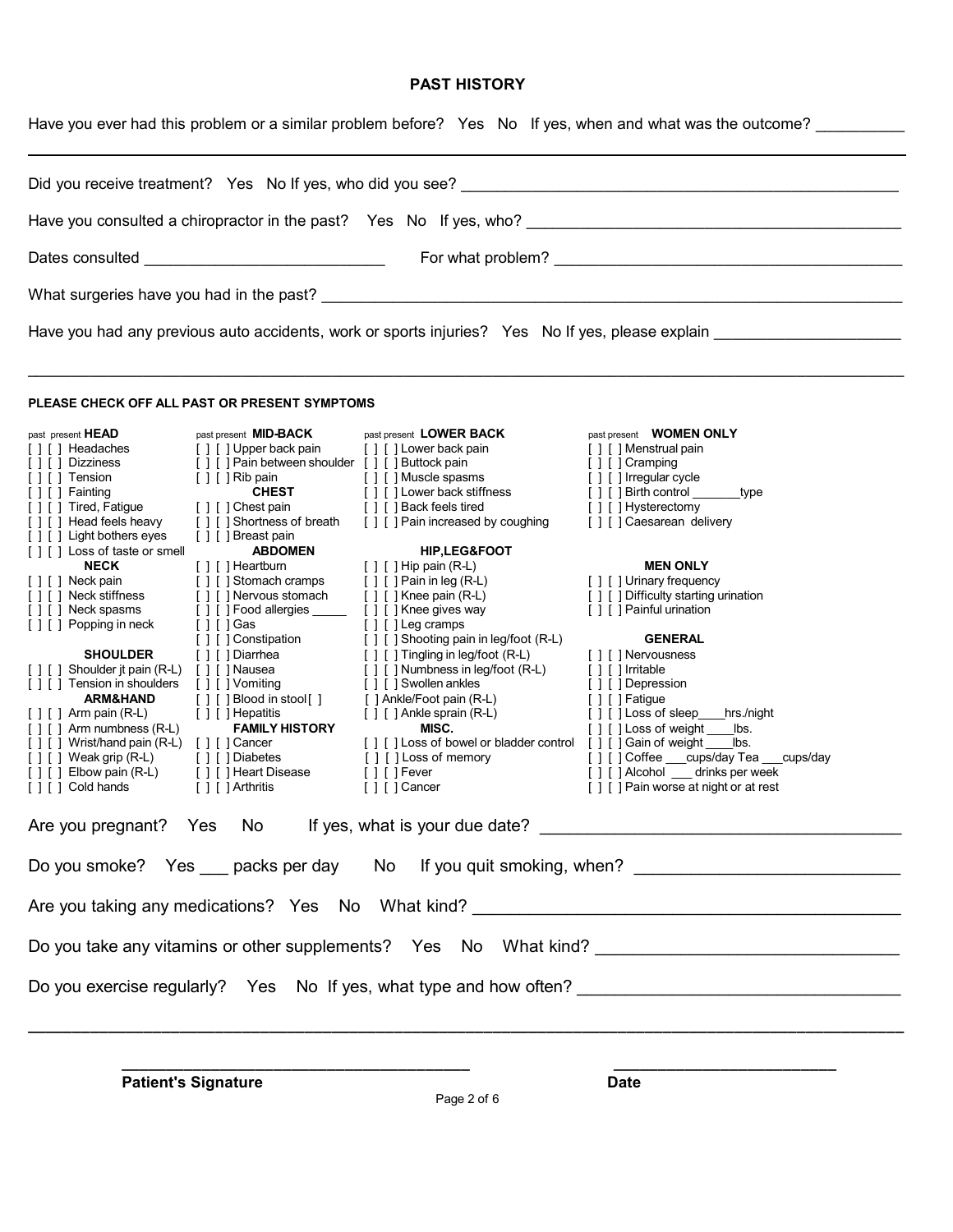# **WELCOME TO OUR OFFICE**

| Full Name                                                                                                                                                                                                                                               | Nickname     |                           | Date                            |  |  |  |  |
|---------------------------------------------------------------------------------------------------------------------------------------------------------------------------------------------------------------------------------------------------------|--------------|---------------------------|---------------------------------|--|--|--|--|
| Address                                                                                                                                                                                                                                                 | Apt. $#$     | Age                       | Date of Birth                   |  |  |  |  |
| City, State                                                                                                                                                                                                                                             | Zip          |                           | Mobile/Cell $Ph#$               |  |  |  |  |
| Home Ph#<br>Work Ph#                                                                                                                                                                                                                                    |              |                           |                                 |  |  |  |  |
| As part of your care in our practice may we add you to a subscriber to our website? We may send a welcome to our practice message & 1-2 monthly emails<br>to help you get well and stay well. Unsubscribe at any time, your address will not be shared. |              |                           |                                 |  |  |  |  |
| Email address                                                                                                                                                                                                                                           |              |                           |                                 |  |  |  |  |
| Please choose appointment reminder preference, (you many check more than one) [ ] Text [ ] Voice message [ ] email                                                                                                                                      |              |                           |                                 |  |  |  |  |
| [ ] Female<br>Gender:                                                                                                                                                                                                                                   |              |                           | [] Male [] Transgender [] Other |  |  |  |  |
| Relationship Status: [ ] Married [ ] Partnered [ ] Single [ ] Widowed [ ] Divorced [ ] Separated #of Children                                                                                                                                           |              |                           |                                 |  |  |  |  |
| Health has become global, as part of your Health History it is helpful to know                                                                                                                                                                          |              |                           |                                 |  |  |  |  |
| Where you were born?                                                                                                                                                                                                                                    |              | Your Ethnic origin?       |                                 |  |  |  |  |
|                                                                                                                                                                                                                                                         |              |                           |                                 |  |  |  |  |
| Employers Address<br>Employer                                                                                                                                                                                                                           |              |                           |                                 |  |  |  |  |
| Years Employed ______ Job Title _________________                                                                                                                                                                                                       | Type of Work |                           |                                 |  |  |  |  |
|                                                                                                                                                                                                                                                         |              | Partner/Spouse's Employer |                                 |  |  |  |  |
| Name of Insurance Company                                                                                                                                                                                                                               |              | Phone#                    |                                 |  |  |  |  |
| Are you insured through spouse, partner or parent? Yes No If so, who?                                                                                                                                                                                   |              |                           |                                 |  |  |  |  |
| Their Date of Birth / / Employer                                                                                                                                                                                                                        |              |                           |                                 |  |  |  |  |
| Payment will be [ ] Cash [ ] Check [ ] Credit Card [ ] Workers' Comp [ ] Health Ins. [ ] Medicare [ ] Auto Ins. [ ] Lien                                                                                                                                |              |                           |                                 |  |  |  |  |
| Who should we thank for your referral to our office?                                                                                                                                                                                                    |              |                           |                                 |  |  |  |  |
| Who is your Primary Care Physician?                                                                                                                                                                                                                     |              |                           | Phone:                          |  |  |  |  |
| <b>Address</b>                                                                                                                                                                                                                                          |              |                           | Fax:                            |  |  |  |  |
|                                                                                                                                                                                                                                                         |              |                           |                                 |  |  |  |  |

#### **To help your first visit go smoothly here is what you can expect during approximately the next 45-75 minutes:**

**1. Paperwork** Give your forms to the receptionist when you have completed them. The doctor will use this information to learn about your present health status. **If this visit is regarding an auto accident, a work injury or managed care please let us know, additional forms may be required.** Also take a moment to review and sign our financial policy. **2. Consultation** You will meet the doctor, who will review your paperwork and discuss your health history and your present complaint. You will be advised of the cost of any office procedure.

**3. Examination** A complete examination will be performed. Afterwards the doctor will review the results and determine if Chiropractic can help you. When appropriate, you will be referred to other health care professionals or if X-rays are needed.

**4. Initial Treatment** If you are currently in pain, initial pain relief treatment will begin on your first visit. This may consist of any of the following:

Chiropractic Adjustment - The doctor will use a carefully directed and controlled pressure to begin restoring normal motion and position to the movable bones of your spine. You may feel or hear a slight pop or snap, which is due to joint movement.

Additional Therapy Procedures such as heat, ice, traction, electrical therapy, ultrasound, and diathermy. These procedures are helpful to reduce the pain, spasm, inflammation, or stiffness you may have.

**5. Home Therapy** The doctor may suggest home use of ice, heat, or stretching exercises, nutritional supplements, and orthopedic supports to reduce your discomfort.

**6. Future Visits** On your next visit plan to spend 30 - 45 minutes to receive the doctor's report of findings and additional treatment. You are always welcome to bring any family members or friends along so they can learn about your condition.

#### **We hope this information will help to make your first visit more pleasant. If you have any questions don't hesitate to ask. If you were referred by one of our patients let them know we appreciate it.**  After you have read this form please initial here.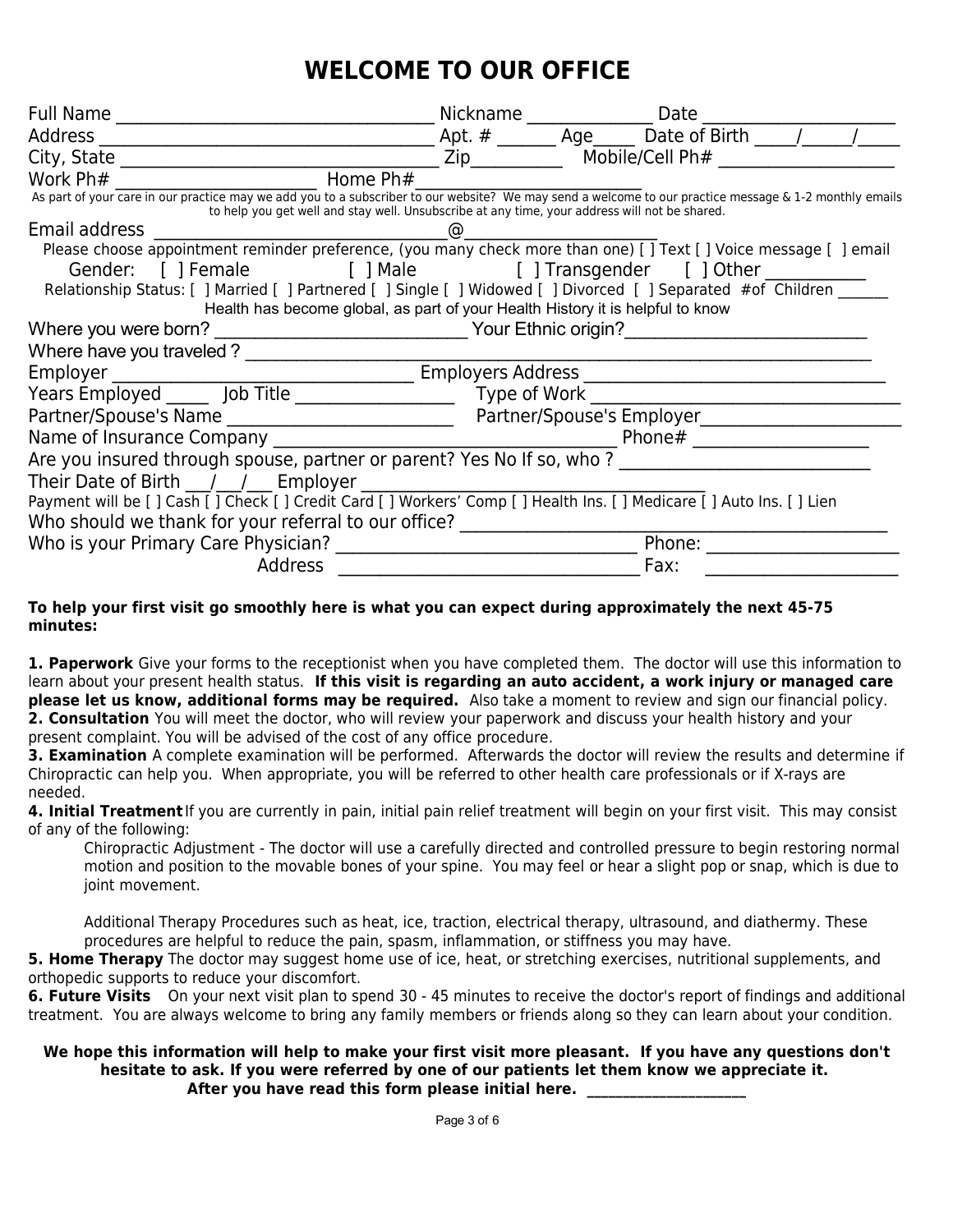# **JOHNSON CHIROPRACTIC OFFICE POLICY**

We ask your cooperation in reading and signing this agreement, please initial that which applies:

- **I have insurance coverage** *that covers* **chiropractic** and understand that the insurance company does not always pay in full. I agree to pay the estimated portion at the end of each week or visit, depending on the frequency of my visits. Insurance billing is done as a courtesy to patients and I am ultimately responsible if the insurance company does not pay in full.
- \_\_\_\_\_ **I have insurance coverage that does not cover chiropractic or has a high deductible.** Insurance billing is done as a courtesy to patients and I am ultimately responsible if the insurance company does not pay in full.
- **I do not have insurance coverage** and understand that payment in full will be required at the time of the visit or at the end of the week, depending on the frequency of my visits. Payment plans are also available.
- **I have Medicare.** I understand that Medicare requires an annual deductible, and a 20% co-pay. I understand that Medicare does not cover x-rays, which may be necessary.
- I was injured in a motor vehicle collision or a slip and fall. I have: (circle what applies) Auto Medical Pay Coverage / An Attorney / Private Insurance / None of the above
	- Regardless of the coverage I understand that I am ultimately responsible for the bill.
- I was injured on the job and covered by worker's compensation. I am aware that if, for some reason, worker's compensation Insurance does not pay for my care, that I am ultimately responsible for my bill.

## AS A CONDITION TO THE DOCTOR PROVIDING SERVICE TO ME, I AGREE TO THE FOLLOWING:

- 1. Returned checks are subject to a charge of \$10.00
- 2. Balances past 30 days may be subject to an interest charge of 1.5% per month unless prior arrangements are made.
- 3. Payments are due 10 working days after the postmark of statements. Rebilling may be subject to a charge of \$5.00.
- 4. Patients are responsible for any charges of collection, including but not limited to Attorney fees in the event of a delinquent account.

## SCHEDULING:

Maintaining your appointment schedule is important. If you miss scheduled appointments, your care may be dismissed.

**A \$25.00 fee may apply unless a minimum of 24 hours is given.** Emergencies are taken into consideration.

I have read this agreement and agree to its terms, I understand that I may request a copy if I desire.

\_\_\_\_\_\_\_\_\_\_\_\_\_\_\_\_ \_\_\_\_\_\_\_\_\_\_\_\_\_\_\_\_\_\_\_\_\_\_\_\_\_\_\_\_\_\_\_\_\_\_\_\_\_\_\_\_\_\_\_\_\_\_\_\_\_\_\_\_ DATE PRINT PATIENT NAME

SIGNATURE OF PATIENT

 $\mathcal{L}_\text{max} = \mathcal{L}_\text{max} = \mathcal{L}_\text{max} = \mathcal{L}_\text{max} = \mathcal{L}_\text{max} = \mathcal{L}_\text{max} = \mathcal{L}_\text{max} = \mathcal{L}_\text{max} = \mathcal{L}_\text{max} = \mathcal{L}_\text{max} = \mathcal{L}_\text{max} = \mathcal{L}_\text{max} = \mathcal{L}_\text{max} = \mathcal{L}_\text{max} = \mathcal{L}_\text{max} = \mathcal{L}_\text{max} = \mathcal{L}_\text{max} = \mathcal{L}_\text{max} = \mathcal{$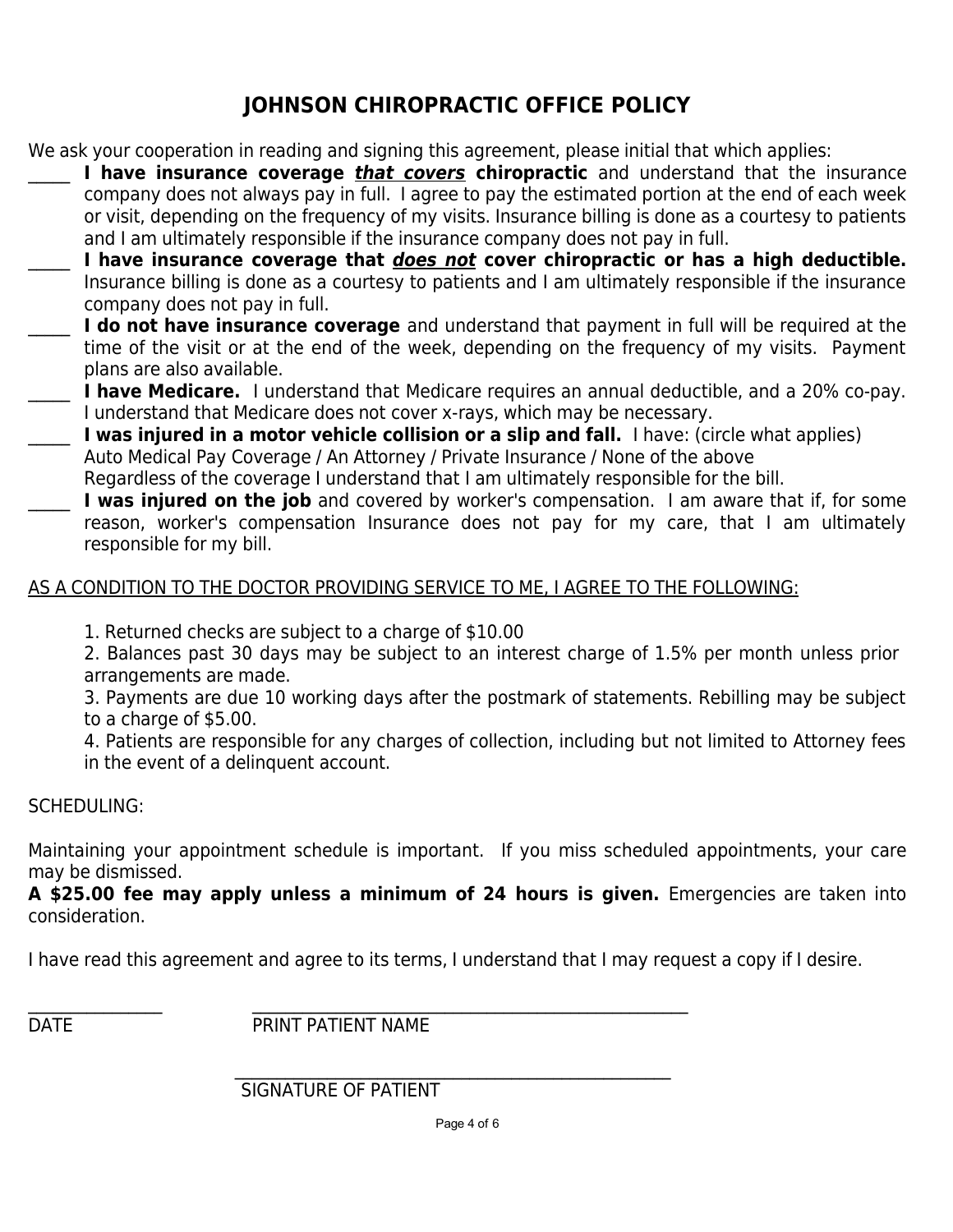### INFORMED CONSENT TO CHIROPRACTIC EVALUATION AND TREATMENT

I hereby request and consent to the performance of chiropractic adjustments and other chiropractic procedures, including various modes of physical therapy and diagnostic x-rays, on myself (or the patient named below, for whom I am legally responsible) by Dr. Bob J. Johnson and or other licensed doctors of chiropractic who now or in the future treat me while employed by, working with or associated with or serving as back-up for Dr. Bob J. Johnson including those working at the clinic or office listed below or any other office or clinic.

I have had an opportunity to discuss with Dr. Bob J. Johnson and /or with other office personnel the nature and purpose of chiropractic adjustments and other procedures. I understand that results are not guaranteed.

I understand and am informed that, as in the practice of medicine, in chiropractic there are some risks to treatment, including but not limited to, fractures, disc injuries, strokes, dislocations and sprains. I do not expect the doctor to be able to anticipate and explain all risks and complications, and I wish to

rely on the doctor to exercise judgment during the course of the procedures which the doctor feels at the time, based on the facts then known, is in my best interests.

I have, or have had read to me the above consent. I have also had an opportunity to ask questions about its content, and by signing below I agree to the above-named procedures. I intend this consent form to cover the entire course of treatment for my present condition and for any future condition(s) for which I seek treatment.

## Putting Neck Pain Treatment Risks into Perspective



To be completed by patient: To be completed by patient's representative, if necessary, if patient is a minor on physically or legally incapacitated:

 $\mathcal{L}_\text{max}$  , and the contribution of the contribution of the contribution of the contribution of the contribution of the contribution of the contribution of the contribution of the contribution of the contribution of t Patient Name **Patient Name** 

 $\frac{1}{\sqrt{2}}$  ,  $\frac{1}{\sqrt{2}}$  ,  $\frac{1}{\sqrt{2}}$  ,  $\frac{1}{\sqrt{2}}$  ,  $\frac{1}{\sqrt{2}}$  ,  $\frac{1}{\sqrt{2}}$  ,  $\frac{1}{\sqrt{2}}$  ,  $\frac{1}{\sqrt{2}}$  ,  $\frac{1}{\sqrt{2}}$  ,  $\frac{1}{\sqrt{2}}$  ,  $\frac{1}{\sqrt{2}}$  ,  $\frac{1}{\sqrt{2}}$  ,  $\frac{1}{\sqrt{2}}$  ,  $\frac{1}{\sqrt{2}}$  ,  $\frac{1}{\sqrt{2}}$ Name of Patient's Representative

\_\_\_\_\_\_\_\_\_\_\_\_\_\_\_\_\_\_\_\_\_\_\_\_\_\_\_\_\_\_\_\_\_\_\_\_ \_\_\_\_\_\_\_\_\_\_\_\_\_\_\_\_\_\_\_\_\_\_\_\_\_\_\_\_\_\_\_\_\_\_\_\_\_\_\_\_\_\_\_\_\_\_\_ Signature of Patient Signature of Patient's Representative

 $\mathsf{As:}\quad$ 

 $\mathcal{L}_\text{max}$  , and the contribution of the contribution of the contribution of the contribution of the contribution of the contribution of the contribution of the contribution of the contribution of the contribution of t

Date Signed **Relationship or authority of Patient's Representative** 

**Witness to Patient's Signature Date Signed** 

Page 5 of 6